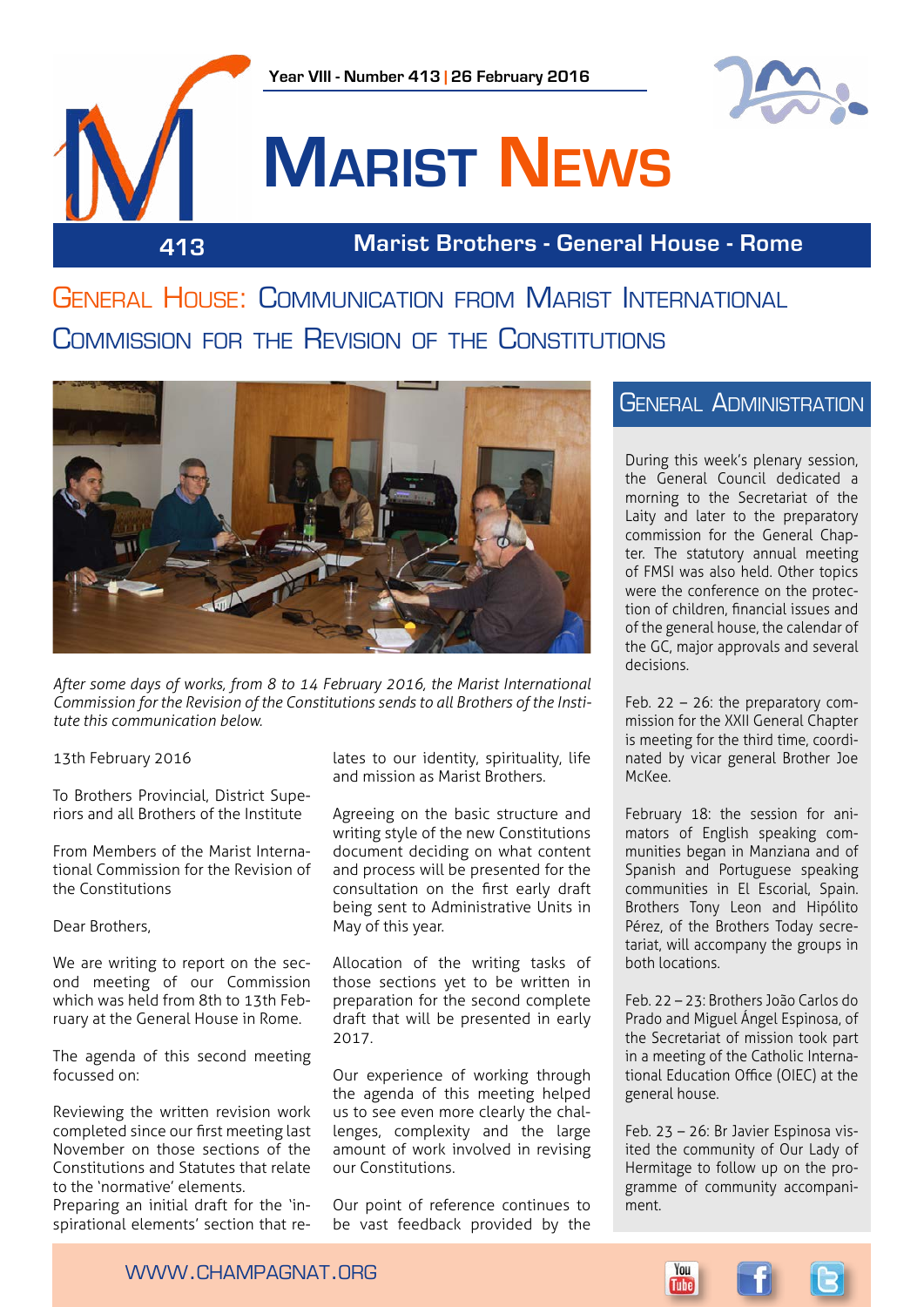Brothers in the first consultation process of 2015, and more recent Church and Institute documents.

Since our last meeting more than two thousand contributions gathered from the feedback material have been entered into a database to provide ease of reference.

Our meeting with the General Council to report on our progress to date both affirmed and encouraged us to continue with the general direction this project is taking.

Similarly, we are encouraged by the prayers and interest being shown by Brothers and lay Marist friends throughout the Institute.

Please continue to pray that the Holy Spirit continues to inspire and guide this important work.

Provincials and District Leaders can expect to receive the consultation materials on the first early draft in May 2016.

It is expected that all Brothers will be invited to be involved in this consultation.

It is up to Provincials and District leaders to decide how the consultation will be conducted; for example in individual communities, community clusters or a Province assembly.

Brothers will have until September 2016 to return the feedback to the General Administration.

The Commission plans to meet again in November 2016 to review the feedback received from the consultation and to work towards preparing the second complete draft.

Yours in Jesus, Mary and Champagnat,

Members of the Commission:

Brothers Josep Maria Soteras (chair); Albert Nzabonaliba; Antonio Peralta; Eduardo Navarro; Tony Clark.

# Eight Brothers discuss formation programmes PROVINCE OF FAST ASIA HOLDS ANNUAL FORMATORS' FORUM



From left to right: Brothers Albert Muñoz, Anselmo Kim, Robert Teoh, Lindley Sionosa, Rustico Lumbo, Teódulo Fernández, Rómulo Porras and Nicholas Fernando.

East Asia held its Annual Formators' Forum from Jan. 31 – Feb. 1 at the Marist School in Marikina, the Philippines, with the aim of updating each other on the current situation in the province.

"The aims of the Forum were to bridge gaps, to reflect and discuss issues that surfaced in the updates, identify future formators who can be prepared for the work and to discuss ongoing formation of formators to help them in their work," said Br Anselmo Kim, one of the participants.

He told the general house press office on Feb. 18, that another aim was "to widen the tent" regarding formation within the region of Asia.

Participants included Brothers Albert Muñoz of the vocations ministry, Anselmo of the vocation ministry and the Formation and Vocations Commission, and East Asia Provincial Robert Teoh.

Brothers Lindley Sionosa (a novitiate master), Rustico Lumbo (dean of MAPAC), Teodulo Fernandez of Young Brothers, Romulo Porras of the vocation ministry, Nicholas Fernando (a novitiate master and a representative from the South Asia Province) also attended.

They discussed updates from each level of formation of the Philippines, Korea, Japan and the Province of South Asia – Sri Lanka, Pakistan and India.

The Brothers also discussed proposed vocation and formation programmes of the Philippines, the identification and preparation of formators, Asia's formation commission and concerns on formation in the Marist region of Asia.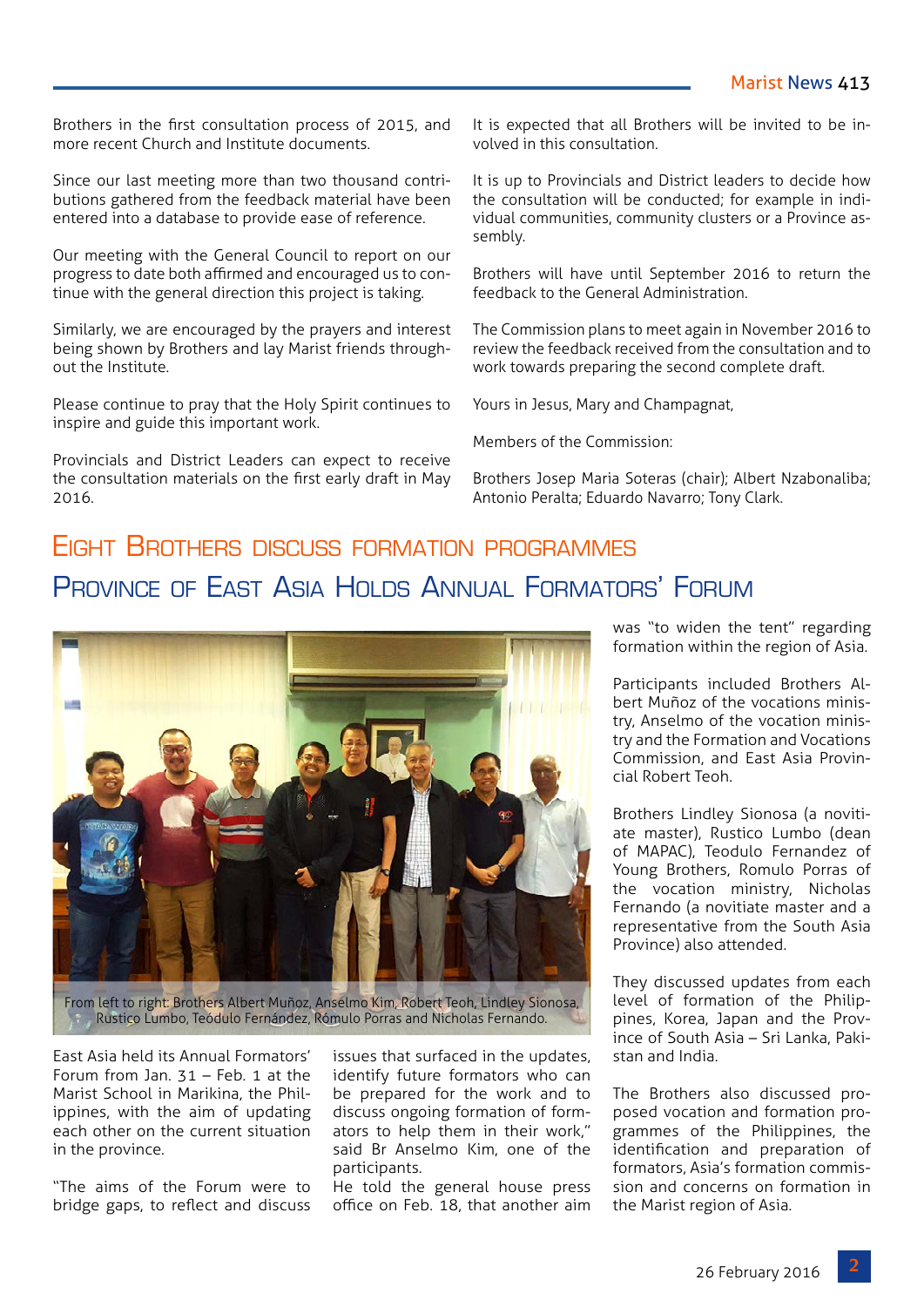#### Marist News 413

# News in Brief

#### **Norandina Postulancy**

In the Province of Norandina, the postulancy Montagne de Loja, Ecuador, received six new candidates for consecrated Marist life.



#### **Marist Vocational Mission**

The XII Vocational Marist Mission is being prepared in Guadalajara, Mexico, aimed at high school and university students. The encounter will take place from March 18  $-27.$ 



#### **Novitiate of Matola**

Fifteen novices began their first year of novitiate in Mozambique, in the Province of Southern Africa. They joined the 11 novices that are currently in their second year of novitiate.



#### **University of the Philippines**

The Marist Notre Dame University of Marbel ranked 35 out of the 130 best universities and schools in the country. The result confirms the commitment of Marist educators in the Philippines.

# **ONLINE BULLETINS**

- 25/02/2016 Marist Brothers - Irmãos Maristas Province of Southern Africa - Província da África Austral
- 24/02/2016 Info Conseil Province of Canada
- 18/02/2016: Colombia, Pan de casa - Norandina
- 17/02/2016: Australia, Marist Association News Volume 29
- 16/02/2016: Spain, Mediterránea Province: Hoja Informativa <http://goo.gl/037o67>

#### **Brothers confirm safety after Fiji cyclone**



Despite a strong category five cyclone slamming into Fiji on Feb. 20, the Marist Brothers have confirmed they are safe.

The government called for a state of emergency that will be in effect for 30 days, after the winds of 'Cyclone Winston' reached 320km/h, torrential rain and waves of up to 12m.

Twenty people have been declared dead so far, but the death toll is expected to rise.

Several cities have been destroyed and most of the country is still without electricity.

District superior of the Pacific, Brother David McDonald, told the General House that the Marists have not been affected because the cyclone did not reach the city of Suva. Thousands are living in 750

evacuation centres, opened by the government, while the Brothers are offering the Champagnat Institute and Saint Marcellin Primary School as shelters.

The Marist Brothers have been in Fiji since 1888.

There are 5 Marist schools in Suva: Marist Brothers High School, Champagnat Institute, Marist Brothers primary school, St Marcellin primary school and Marcellin's Angels kindergarten. Five Brothers work in Fiji.

Suva is also the location of pre-novitiate formation for the District. Two young men from Kiribati are currently in the programme. The novitiate at Lomeri is one hour's drive from Suva on the western coast. There are 3 Brothers in the community and two novices. One novice is from Samoa and the other is from Kiribati.

# **Kenya: The African Mission Commission**

#### **meets with CSAC for first time**

The African Mission Commission met with the Conference of Superiors of the African Continent (CSAC) for the first time in Nairobi on Feb. 10 with the hope of greater collaboration between the administrative units to improve the mission in Africa.

"The encounter was excellent," said Br João Carlos do Prado, director of the Secretariat of Mission. "The meeting with the provincials was very positive and it allowed the harmonizing of the future vision on the Marist mission in Africa and the processes required to get there."

The encounter with the superior provincials was in the context of the African Mission Commission meeting from Feb.  $8 - 11$ .

Three members of the Institute's Secretariat of Mission participated – Brother João Carlos do Prado, the new project coordinator, Patrizia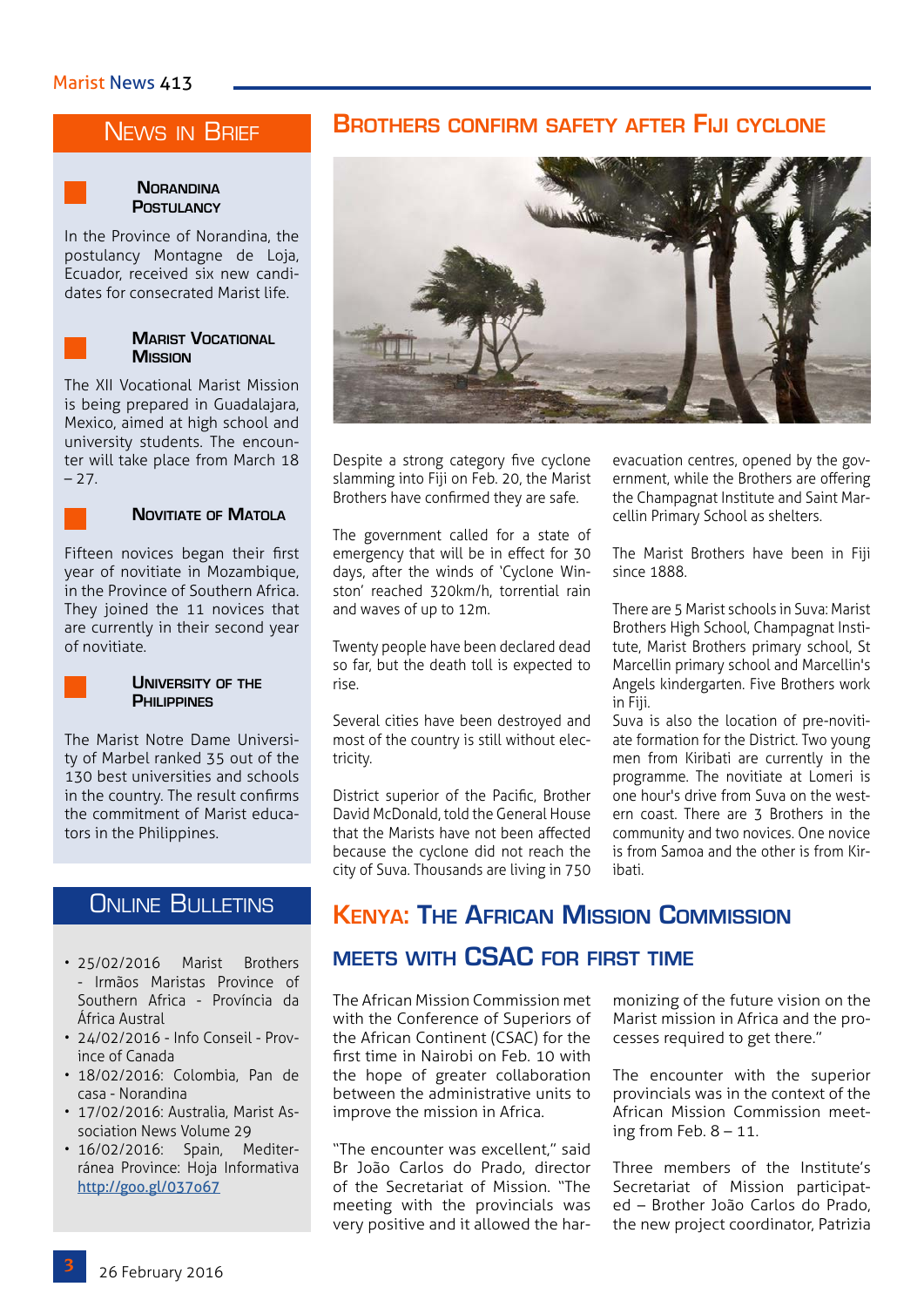# MARISTA WORLD



Cameroon: St. Pius X Catholic College, Tatum



Thailand: Marist Centre for Migrants, Samut Sakhon



Brazil: Marist Social Centre Brother Justino, São Paulo



Mozambique: Novices of Matola



Spain: Maristas Champagnat Guadalajara, formation 'Educating for interiority'



Sri Lanka: Marist Stella College

Coppola, and the advisor of the New Models Project, Luca Olivari.

The African Mission Commission met in Nairobi to discuss the strategic plan of  $2017 - 2022$  with the aim of encouraging greater collaboration between the administrative units.

The aims of the Commission are formation of leaders, children's rights and protection, sustainability and vitality, and Marist youth ministry.

"The challenge is that the projects are growing in complexity which requires more structuring and also the project's financial sustainability," Br João told the general house press office on Feb. 15. "The challenges of Africa are not only of Africa but of the whole Institute because we are a global body."

The meeting with the provincials took place at the Marist International Centre, or the MIC, and included two sessions, one on the strategic plan and another one on the forma-



tion programme of educators titled 'New Horizons.'

Angela Petenzi partipicated on behalf of FMSI from the general administration to monitor the progress of the first phase of the New Horizons programme and to identify possible funding agencies for its second phase.

The goal of the New Horizons programme is "to develop school leaders who will contribute to the realisation of authentic, transformative leadership in a new Africa."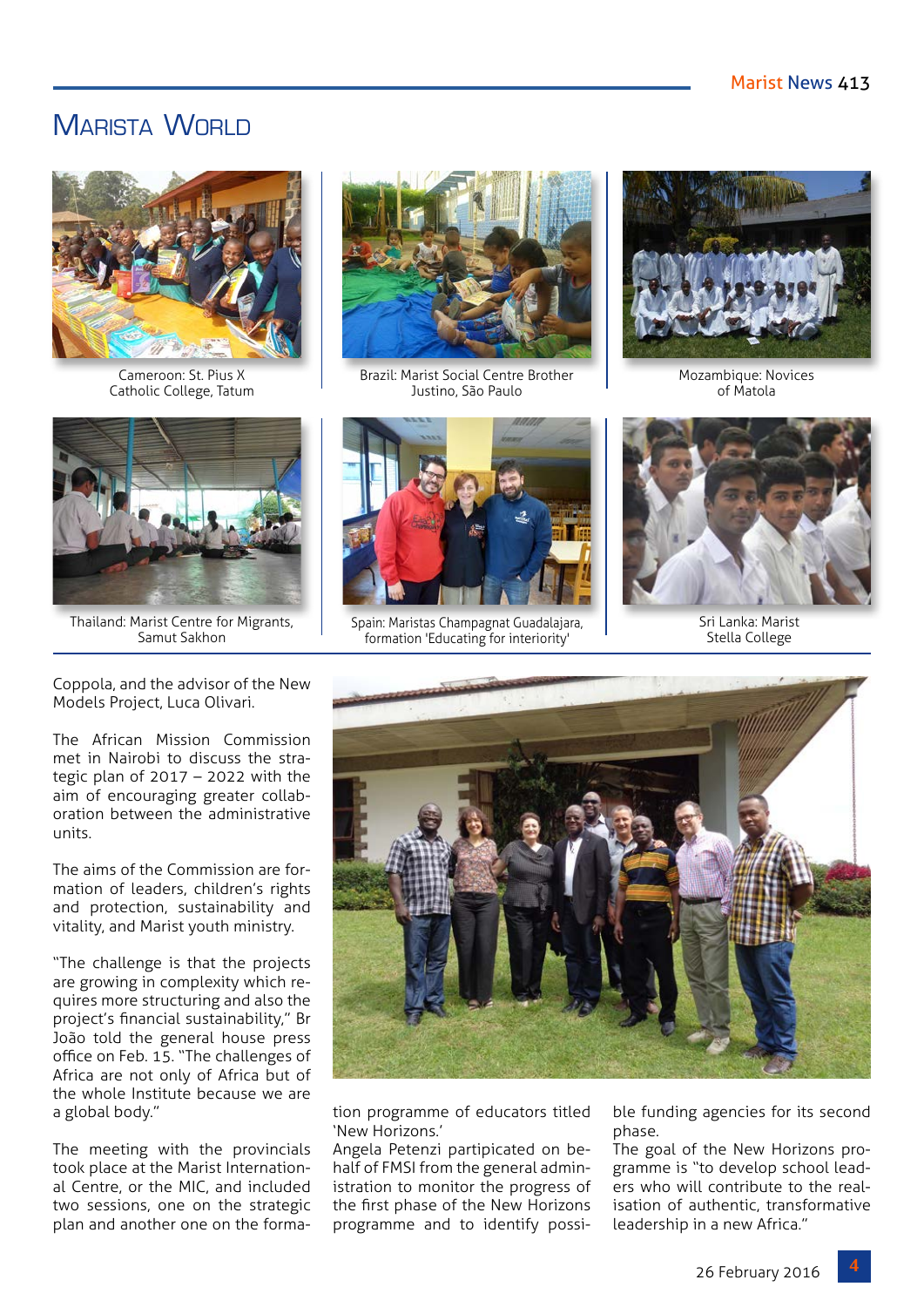#### Marist News 413

# **Greece: 350 lay Marists reflect with the Brothers on the current evangelising mission**



A session on Marist formation took place on Jan. 23 at Lycée Léonin in Nea Smyrni on the topic "Christian mission of the Marist establishment" for the educational and technical staff of the two secondary schools in Nea Smyrni Léonins and Patissia, as well as the Social Center 'heart without borders.'

Members of the group 'Marist youth in action' also took part.

It was an environment of collaboration and co-responsibility in the joint mission of Christian education of children and youth.

Around 350 Brothers and lay Marists met to study "Framework of the Ministry of Marist works in Greece" and to renew our commitment to the legacy of the first Marists: the promise of a better world and trust in God's calling; a call to map out our own path, to give continuity to the story begun.

Brother Matthieu Lévantinos, president of the Marist Council of Mission in Greece, initiated the session highlighting that "the Christian centre is called to create a community animated by the evangelical spirit of freedom and love and to help children and youth mature and appreciate their Christian vocation."

Brother Gabriel Villa-Real, provincial councillor and link of the provincial council with Marist works in Greece, spoke during his intervention "of the New Models of Animation, Government and Management based in the history of our foundation and our tradition."

The presentation of the main theme of the session was based in the authentic sense of the "pastoral mission" in a Christian institution and in the Greek environment of the XXI century.

The members of the Commission of Marist formation presented the "Framework of the Ministry of Marist works in Greece," fruit of the work of those responsible for the pastoral care of the two institutions that have worked for two years to develop a comprehensive document of our pastoral planning.

It is an important stone in the building of Marist works in Greece and, in fact, it is the cornerstone, because the ministry is in the heart of the Marist Mission; it is the essence, the purpose and the reason for our existence.

# Brasil Sul-Amazônia



#### **Perpetual profession in Tabatinga**

Br João Paulo Aranhaga Vargas, of the Brasil Sul-Amazônia Province, made his final consecration to the Institute on Feb. 14 in Tabatinga, Amazonas, in the Saint Marcellin Champagnat Community.

The celebration was presided by the Bishop of the Diocese Alto Solimões, Don Adolfo Zon Pereira (Xaverian Missionary).

The superior provincial, Br. Inácio Nestor Etges, received the vows on behalf of the superior general.

Through the celebration, Br. João gave a Marial yes that inspires him to permanently live consecrated religious life within the Institute of the Marist Brothers.

Br João will continue his work in catechesis and youth ministry, as he has done until now, in Porto Velho.